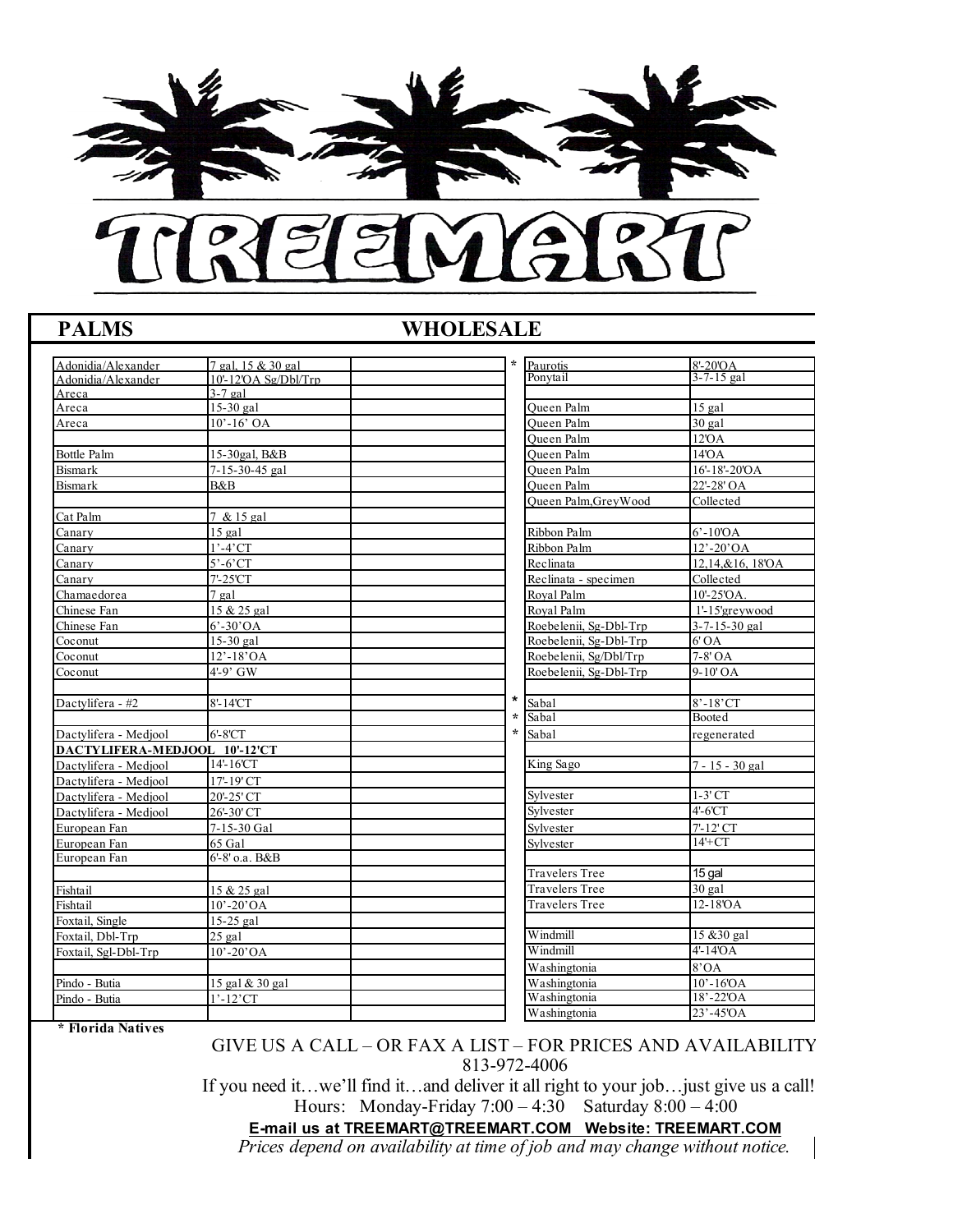# **TREES** WHOLESALE

|                    | Avacado                 | $7 - 15 - 25$ gal        |         | ∟oquat                | 15 - 30 gallon            |
|--------------------|-------------------------|--------------------------|---------|-----------------------|---------------------------|
|                    | Banana                  | 3-7-15-30 gal            |         |                       |                           |
|                    | Citrus                  | $\sqrt{7-15-30}$ gal     | $\star$ | Magnolia              | 15 gallon                 |
|                    | Mango                   | 7-15-25 gal              | $\star$ | Magnolia              | 30 gallon                 |
|                    | Australian Tree Fern    | 7-15-25 gal              | $\star$ | Magnolia              | 45 gallon                 |
|                    |                         |                          | $\star$ | Magnolia              | $2.5" \times 10-11'$      |
|                    | Bottlebrush, Multi      | 15-25-45 gal             | $\star$ | Magnolia              | $3" \times 12 - 13'$      |
|                    | Bottlebrush, Std.       | 25-45 gal                | $\star$ | Magnolia              | $3.5"$ x 14-15'           |
|                    |                         |                          | $\star$ | Magnolia              | $\overline{4"}$ x 16-18'  |
|                    |                         |                          |         |                       |                           |
|                    |                         |                          | $\star$ | Maple - Red           | $15$ gal                  |
|                    |                         |                          | $\star$ | Maple - Red           | $30$ $9a1$                |
|                    |                         |                          | $\star$ | Maple - Red           | 45_gallon                 |
|                    |                         |                          | $\star$ | Maple - Red           | $3"$ B&B                  |
|                    | Cassia - Senna & Desert | 15-30 gal                | $\ast$  | Maple - Red           | $\overline{4}$ " cal      |
|                    |                         |                          |         |                       |                           |
|                    | Crape Myrtle Multi-Std  | $15$ gal                 | $\star$ |                       |                           |
|                    | Crape Myrtle Multi      | $30$ gal                 |         | Oak, Live             | $15$ gal                  |
|                    | Crape Myrtle standard   | $30$ gal                 | $\star$ | Oak, Live #1          | 30 <sub>gal</sub>         |
|                    | Crape Myrtle            | $10 - 12'$               | $\star$ | Oak, Live             | 45 gallon                 |
|                    | Crape Myrtle            | 10-14' Std               | $\star$ | Oak, Live             | 3" caliper, B&B           |
|                    | Crape Myrtle specialty  | 3-7-15-30 gal            | $\star$ | Oak, Live             | $\overline{4}$ " cal      |
|                    |                         |                          | $\star$ | Oak. Live             | 6" cal                    |
| $\star$            | Cypress - Bald & Pond   | 15 gal                   | $\star$ | Oak, Live             | 8" cal                    |
| $\star$            | Cypress - Bald & Pond   | $30$ gal                 |         |                       |                           |
| $\star$            | Cypress - Bald & Pond   | 45 gal/10'-13' ht.       |         | Poinciana             | $30$ gal                  |
| $\star$            | Cypress - Bald & Pond   | 14' and up               |         |                       |                           |
|                    | Cypress - Italian       | $15$ gal                 | $\star$ |                       |                           |
|                    | Cypress - Italian       | $30$ gal                 | $\star$ | Red Cedar             | $15$ gal                  |
|                    | Cypress - Italian       | 45 gal 10-12 ft.         | $\star$ | Red Cedar             | $30$ gal                  |
|                    |                         |                          | $\star$ | Red Cedar             | $10 - 12'$                |
|                    | Drake Elm               | $15$ gal                 | $\star$ | Red Bud               | $15$ gal                  |
|                    | Drake Elm               | $30$ gal                 | $\star$ | Red Bud               | $30$ gal                  |
|                    | Drake Elm               | $45$ gal                 | $\star$ | River birch           | $15$ gal                  |
|                    | Drake Elm               | 4" cal.                  | $\star$ | River birch           | $30$ gal                  |
|                    | Drake Elm               | $\overline{5}$ "-8" cal. | $\star$ | River birch           | $12 - 14'$                |
|                    |                         |                          |         |                       |                           |
|                    | Eleocarpus              | $7 - 15 - 25$ gal        | $\star$ | Slash Pine/Loblolly   | 15-30 gal                 |
| $\star$            | Elm Winged              | $15$ gal                 | $\star$ | Slash Pine/Loblolly   | $10^{\circ} - 20^{\circ}$ |
| $\star$            | Elm Winged              | $30$ gal                 | $\star$ | Sweet Gum             | 15-30 gal                 |
| $\star$            | Elm Winged              | 45 gal                   | $\star$ | Sweet Gum             | 4"-5" cal                 |
| $\star$            | Elm Winged              | 3" B&B                   | $\star$ | Sycamore              | $15$ gal                  |
|                    |                         |                          | $\star$ | Sycamore              | $30$ gal                  |
|                    | Holly-Dahoon            | 15-30 gal                | $\star$ |                       | 45 gallon                 |
|                    |                         |                          |         | Sycamore              |                           |
|                    | Holly-Oakleaf/palakta   | $15$ gal                 |         |                       |                           |
|                    | Holly-Oakleaf/palakta   | $30$ gal                 | $\star$ | Tabebuia Chrysotricha | $15$ gal                  |
|                    | Holly-Eagleston/Nellie  | $15$ gal                 | $\star$ | Tabebuia Chrysotricha | $30$ gal                  |
|                    | Holly-Eagleston/Nellie  | $30$ gal                 | $\star$ | Tabebuia Chrysotricha | 65 gal                    |
|                    | Holly-Eagleston/Nellie  | $45$ gal                 |         |                       |                           |
|                    | Holly-Eagleston/Nellie  | 10-12' B&B               |         | Tabebuia Ipe          | $15$ gal                  |
|                    | Holly-Weeping Youpon    | $30$ gal                 |         | Tabebuia Ipe          | 30 gal                    |
| $\star$<br>$\star$ | Holly Yaupon Upright    | $15$ gal                 |         | Torulosa Juniper      | 15-30 gal                 |
|                    | Holly Yaupon Upright    | 30 gal                   |         |                       |                           |
|                    |                         |                          |         | Wax Myrtle            | $15$ gal                  |
|                    | Hong Kong Orchid        | $30$ gal                 |         | Wax Myrtle            | $30$ gal                  |
|                    | Jacaranda               | $30$ gal                 |         | Wax Myrtle            | 8'-10' o.a.               |
|                    |                         |                          | $\star$ | Weeping Willow        | $15$ gal                  |
|                    | Ligustrum               | 30 gal, 5-6' ht          | $\star$ | Weeping Willow        | $30$ gal                  |
|                    | Ligustrum               | 45 gal 7-8' ht           | $\star$ | Weeping Willow        | 45 gal                    |
|                    | Ligustrum               | 8'x8' NICE               |         |                       |                           |
|                    | Ligustrum               | 10'x10'                  |         |                       |                           |
|                    | Ligustrum               | $12 - 14$ ' ht           |         |                       |                           |